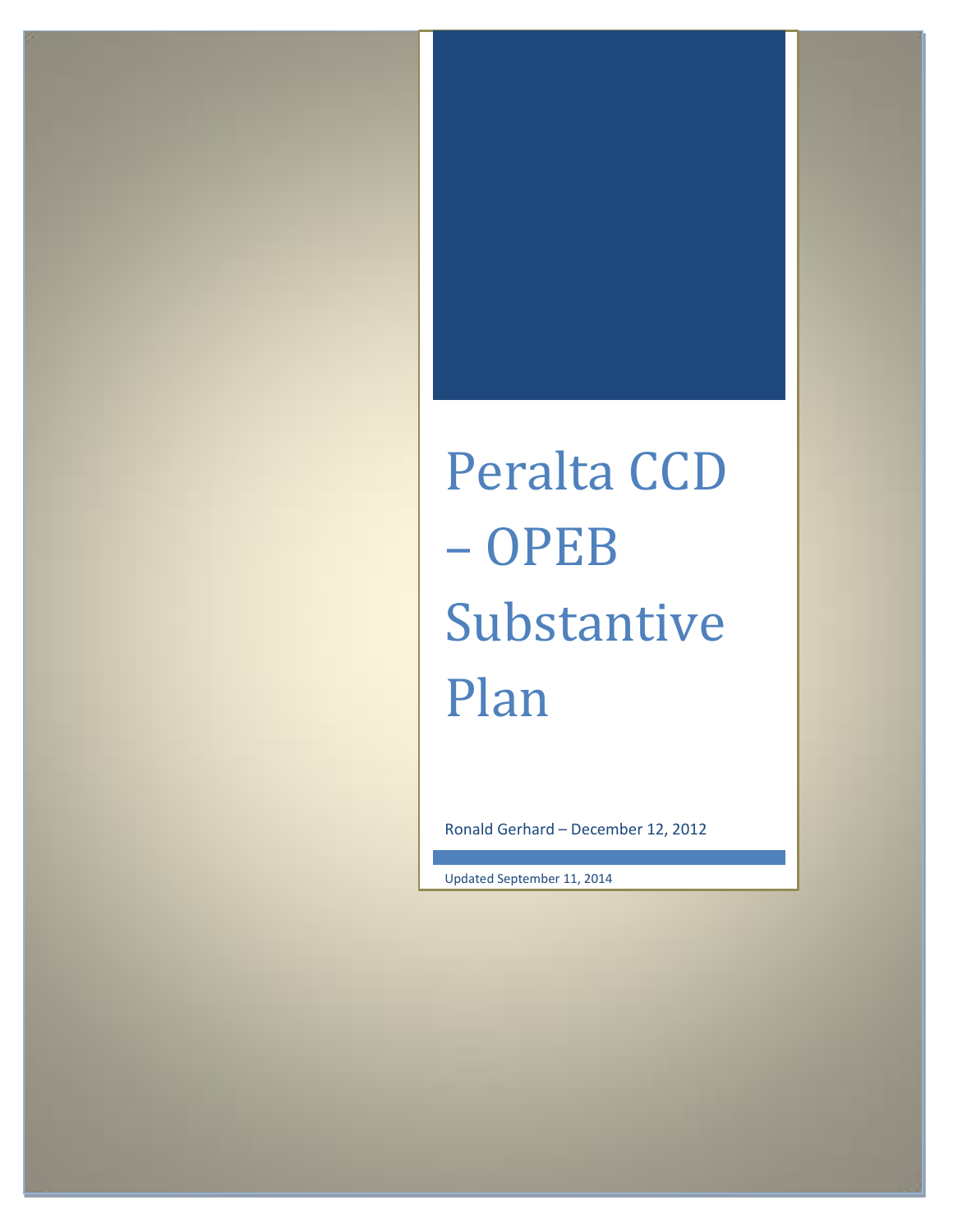# **Table of Contents**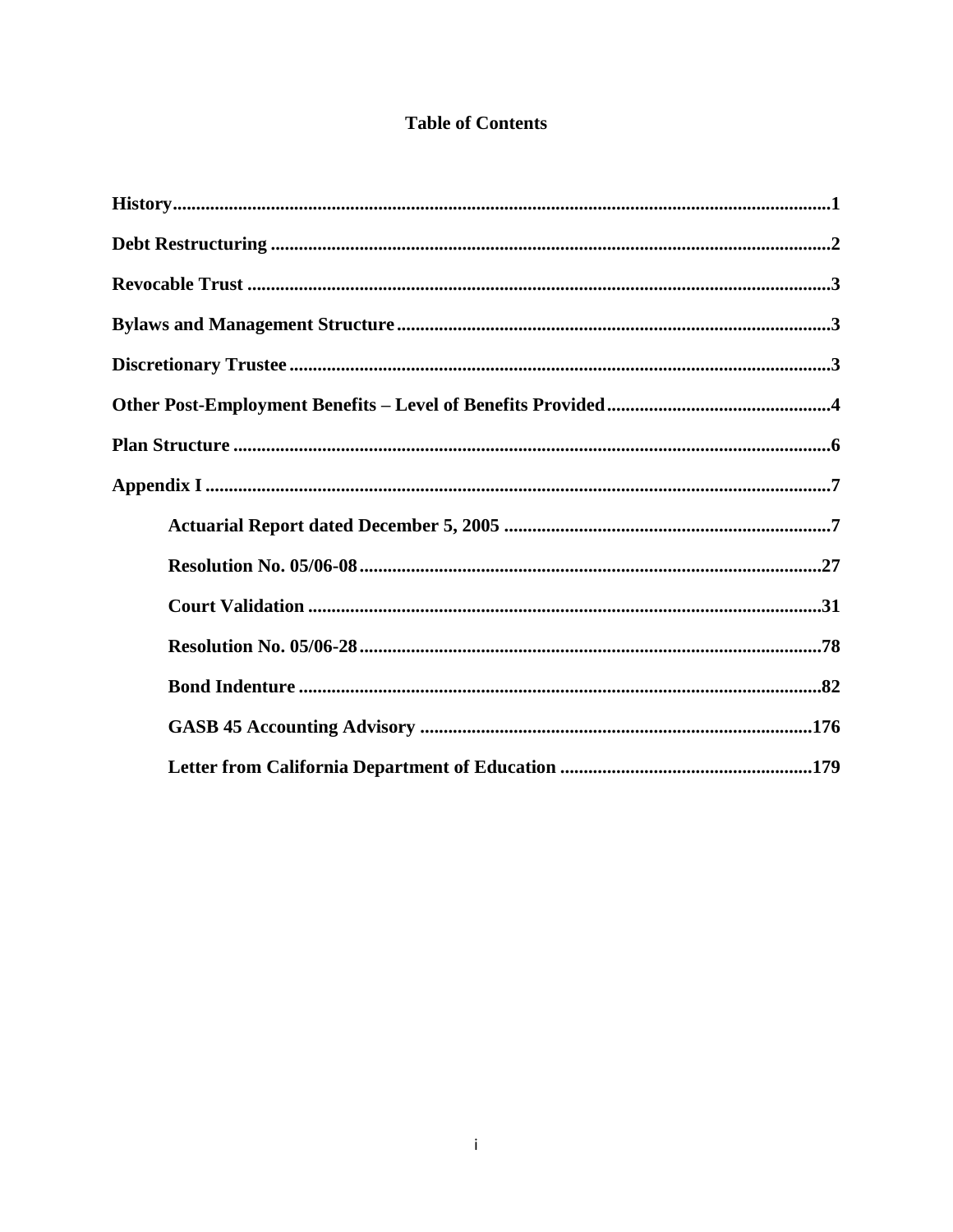# **GASB 45**

Governmental Accounting Standards Board Statement 45 (GASB 45) is an accounting and financial reporting provision that requires governmental agencies to measure and quantify the liabilities associated with Other Post-Employment Benefits (OPEB) and report these liabilities on the entities' financial statements. OPEB expenditures and liabilities include post-retirement health and welfare benefits (medical, pharmacy, dental, and vision) that are not associated with typical pension plans.

GASB 45 was enacted by the Governmental Accounting Standards Board in 2004 because of concern surrounding the undocumented magnitude of government employer obligations for postemployment benefits negotiated within employment contracts and collective bargaining agreements.

The requirements under GASB 45 are as follows:

- Provide within the District's financial statements a description of OPEB benefits provided, eligibility requirements, and the number of employees and retirees covered within the plan;
- Provide an Actuarial Accrued Liability (AAL) as determined by a licensed actuarial firm based upon the benefits provided. An actuarial study is required no less than once every two years; and
- Report as an expense the annual liability incurred and, in addition, the cumulative unfunded liability of the actuarial accrued liability on the District's balance sheet.

# **History**

As determined by the 2005 actuarial study, the Peralta Community College District's OPEB liability was reported as \$133.8 million (Actuarial Report dated December 5, 2005 attached). As a way to manage this liability, the Peralta Community College District elected to finance this liability through the issuance of taxable OPEB bonds. On July 28, 2005, the Board of Trustees approved Resolution No. 05/06-08 authorizing the issuance of bonds in the aggregate principal amount not-to-exceed \$250 million (resolution attached). On August 19, 2005, Peralta's Bond Counsel and General Counsel filed with the Superior Court for the County of Alameda a complaint for validation. The purpose of this complaint was to validate, through the judicial process, the issuance of OPEB bonds "as an obligation imposed by law " or to find that the bonds are legal and permissible obligations imposed by law. The authorization for issuance was validated by judgment by Superior Court of the State of California on November 7, 2005. Since there were no appeals to the judgment during the 30 day appeal time, the judgment was final and unappealable December 7, 2004.court validation attached). On December 13, 2005, the Board of Trustees approved Resolution No. 05/06-28 authorizing the sale of limited obligation bonds to refinance retiree health benefit obligations of the District, approving final form of financing documents, designating an investment management firm, and approving official actions (resolution attached). On December 19, 2005, the District issued \$153,749,832.25 taxable 2005 limited obligation OPEB bonds. The bonds were structured as two series. The first series, Series A, was current interest bonds in five maturities totaling \$20,015,000. The second series, Series B, was six (6) tranches of convertible auction rate securities (CARS) totaling \$133,734,832.25.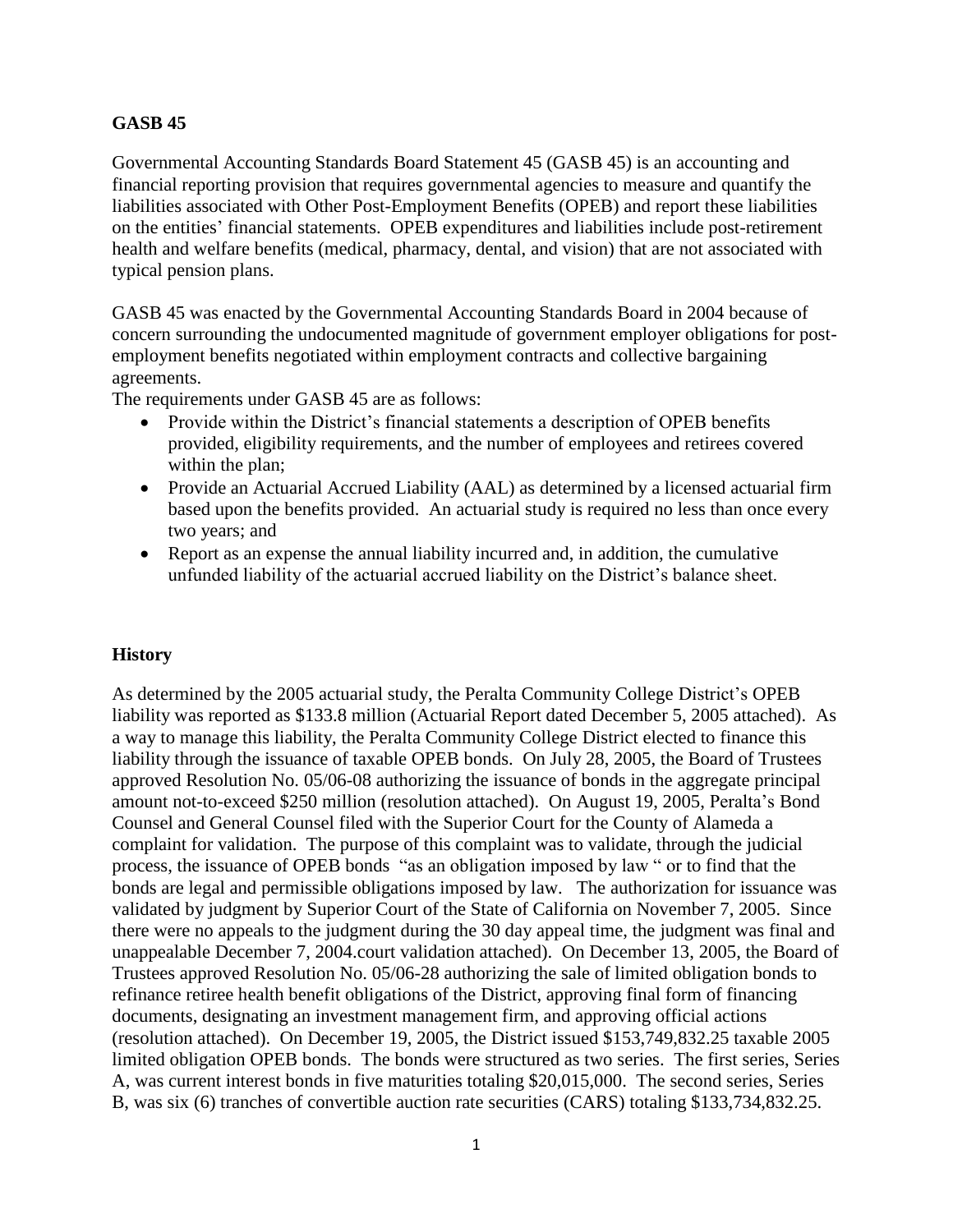These six tranches of CARS were initially structured as capital appreciation bonds sold at a fixed rate (yield) that convert on a specific date to a variable rate security or in this case, an auction rate security (ARS). ARS were a viable security (market existed that determined the variable rate) until 2008 when at such time the markets collapsed. The auction rate market for municipal securities remains a non-performing market. As a result, these bonds are considered to be a nonperforming security.

In an effort to mitigate the risk associated with the variable interest rates securities or CARS, in 2006 the District entered into forward starting interest rate SWAP agreements on November 28, 2006 with Morgan Stanley Capital Services. There are six SWAPS each matched to a series or tranche of CARS that became effective on the conversion date of each series from CABS to CARS. These SWAP agreements were a hedge to the variable interest rates the District would otherwise pay to the CARS bond holders. This type of swap had the net effect of recasting the CARS into a synthetic fixed rate security. So effectively, rather than paying the variable interest rate at the conversion date, Morgan Stanley agrees to pay the variable rate and the District agrees to pay Morgan Stanley a fixed interest rate.

According to historical documents and records, the CARS structure was selected based upon the belief that investment earnings, at an anticipated annual return of 6%, would be sufficient to pay for retiree health care costs over the life of the OPEB bonds and that the variable interest rates would be below the 6%. Further, the District anticipated that it would maintain its retiree health care costs at a constant 6.7% of annual budget through the final maturity of the bonds in 2049, as opposed to experiencing an increase in such costs to almost 9% of the budget through fiscal year 2020. In fiscal year 2011, the District revised and restructured its OPEB program because the core assumptions that supported the program did not materialize. These core assumptions included: 6% annual return on investments, single digit increase in medical costs, and annual cost of living adjustments from the State. An overview of the restructuring that occurred in fiscal year 2011 is discussed throughout the remainder of this document.

#### **Debt Restructurings**

In 2006 and 2009, the District restructured the 2005 OPEB bonds. For the 2006 transaction, three short maturities of current interest bonds were restructured to mature in 2049. In the 2009 transaction, two short maturities of current interest bonds were restructured to mature in 2011 to 2015. In addition, the first series of convertible capital appreciation bonds (B-1) was restructured as current interest bonds in anticipation of the conversion of the CABS to ARS which had no effective market. The B-1 SWAP associated with the B-1 tranches of securities was not terminated. As a result, these transactions increased the overall debt service to the program. All of the Morgan Stanley SWAPs are still outstanding. Since the B-1 SWAP was not terminated during the 2009 restructuring, it has passed its forward starting date of August 2010 and became effective. Per the swap agreement, the District is currently making payments to Morgan Stanley due to changes in the short term interest rates.

In October of 2011, the District restructured the current interest bonds that were issued in 2006 and 2009. The purpose of this restructuring was to provide debt service payment relief to the unrestricted general fund. In planning for the 2010-11fiscal year, the District was in a position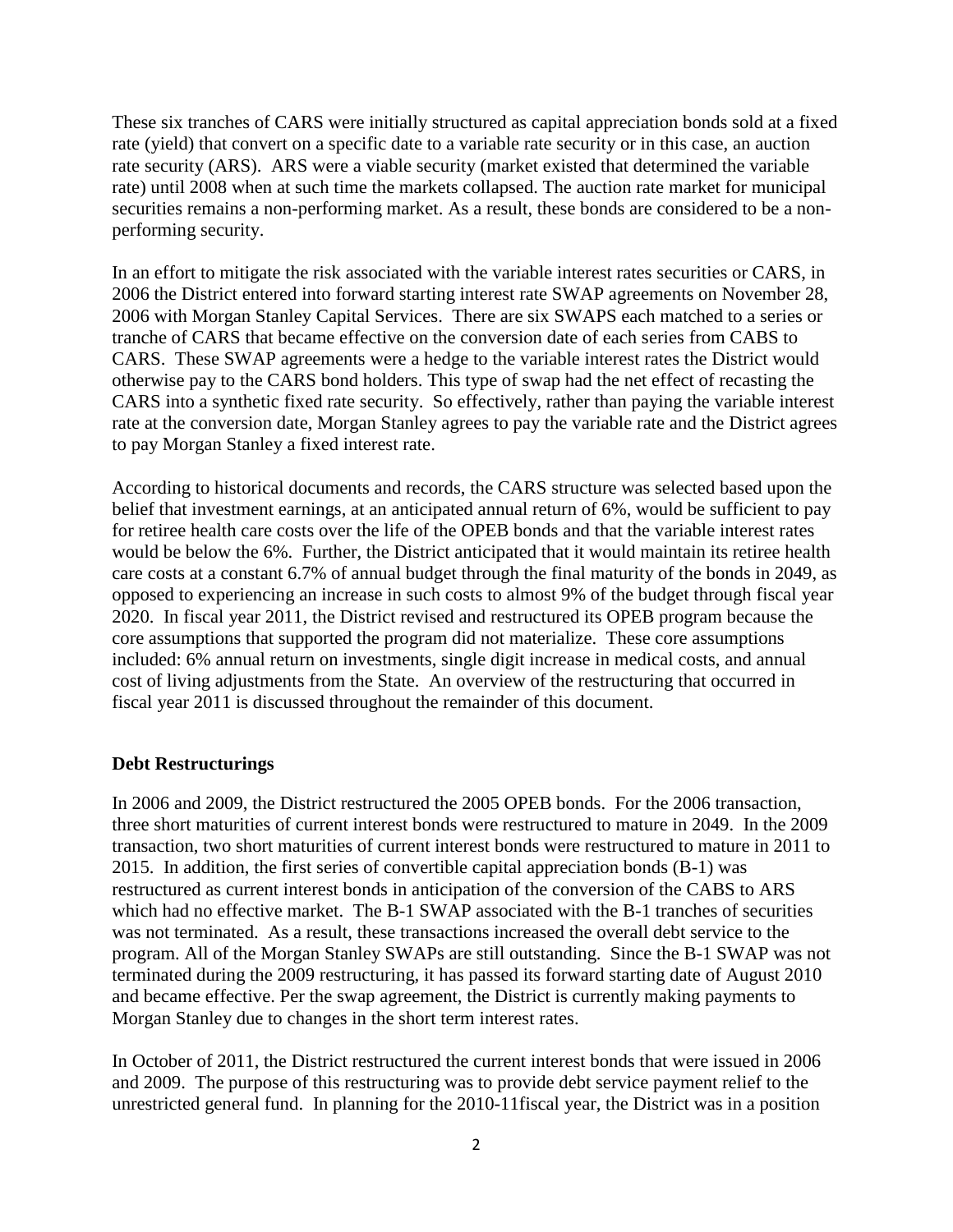where it had to cut in excess of \$15 million to balance its operating fund (unrestricted general fund). Further, plans were developed to cut the District's operating fund in anticipation of additional reductions at the State level, increases attributed to CalPERS employer contribution increases, increases in health and welfare expenditure for current employees, and increases in debt services payments attributed to OPEB bonds. A summary of the debt services prior to and after the restructuring is provided below.

|                                       | <b>Debt Service Prior to</b> | <b>Debt Service Post</b> |
|---------------------------------------|------------------------------|--------------------------|
|                                       | <b>Restructuring</b>         | <b>Restructuring</b>     |
| <b>Estimated Debt Service in 2012</b> | \$8,104,282.78               | \$1,637,033.92           |
| <b>Estimated Debt Service in 2013</b> | \$9,159,220.60               | \$4,247,467.76           |
| <b>Estimated Debt Service in 2014</b> | \$10,366,629.27              | \$5,810,280.98           |
| <b>Estimated Debt Service in 2015</b> | \$11,745,840.47              | \$6,727,396.13           |
| <b>Estimated Debt Service in 2016</b> | \$19,823,770.80              | \$7,646,992.27           |
| <b>Estimated Debt Service in 2017</b> | \$9,247,141.55               | \$13,312,115.32          |

After fiscal year 2017, the average annual increase in debt service will be approximately 3%. Due to this refunding, the District's unrestricted general fund will save approximately \$29 million in debt service payments over this six-year period.

#### **Revocable Trust**

As part of establishing an OPEB program, the District had set up a revocable trust for the bond proceeds managed by Lehman Brothers' asset arm, Neuberger Berman. A revocable trust is one that may be altered or terminated during the life of the program. In 2005, when the trust was initially established, the District chose a revocable trust because of the belief that the bond proceeds could, under certain circumstances, be used to redeem bonds or upon retirement of all debt, remaining monies could be transferred to the general fund. After further review of the trust documents and the bond indenture itself (see Appendix II), the only two permissible uses of the bond proceeds are: 1) to fully fund the actuarial determined liability and then contingent upon fully funding the liability; and 2) paying for debt services related to the OPEB bonds. Given that the bond indenture serves as the primary authority on the permissible uses of these funds, the trust documents are now in the process of being revised to reflect this. Further, once the trust documents are revised, the revocable trust will be converted into an irrevocable trust or a trust that is a combination of the two. An irrevocable trust cannot be changed or terminated by the creator without the agreement of the beneficiary. After consultation with the District's external auditors who are certified public accountants, as well as the District's bond and disclosure counsel, it is understood that the conversion from a revocable to an irrevocable trust or a combination of the two will have no impact regarding limiting the District's use of the bond proceeds, as it is already defined in the bond indenture. In addition, the conversion will remove the long-term liabilities associated with the OPEB program from the District's balance sheet as the trust assets will offset those liabilities.

#### **Bylaws and Management Structure**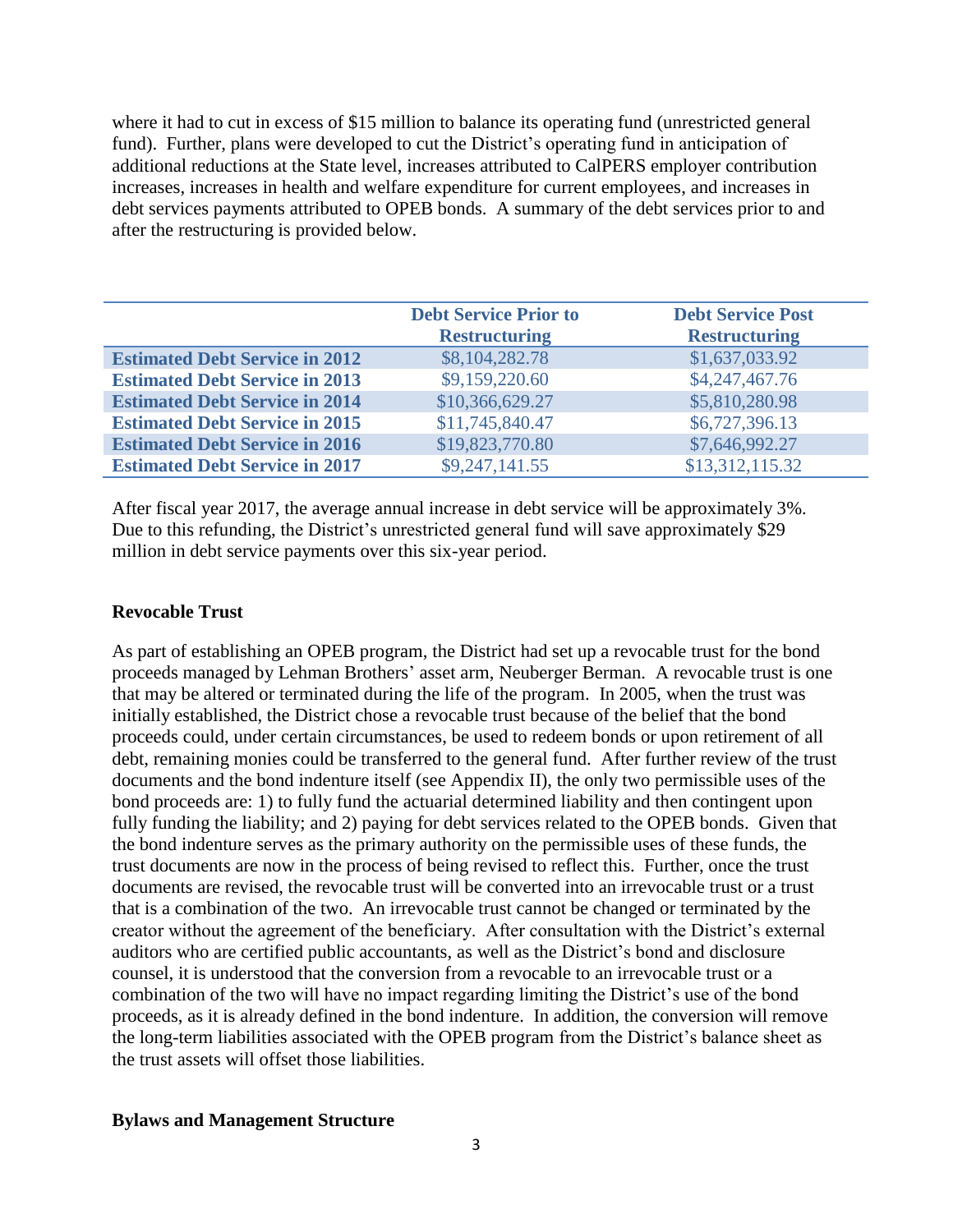At its April 2011 meeting, the Peralta Community College District Retirement Board (RB) approved bylaws and a charter that clearly articulates the mission and purpose of the RB in addition to laying the framework on how business was to be conducted. The RB is made up of five voting members. In terms of facilitating meetings and conducting operations, the RB has appointed Ronald Gerhard, Vice Chancellor for Finance, as Chair and Trustee Bill Withrow as Vice Chair. As called for within the bylaws, the Chair and Vice Chair will serve in their respective capacity for two years at which time the RB will make new appointments. In addition, the RB solicited nominations from the various constituent groups that are beneficiaries of the trust to serve as advisory RB members. These members have access to all information provided to the five regular RB members and participate in open discussion and dialog during the meetings. In total, there are six advisory members; each of the three collective bargaining groups within the Peralta District has an advisory seat and the Peralta Retiree Organization (PRO) has three seats. The RB meets quarterly.

#### **Discretionary Trustee**

Prior to the RB approving the Discretionary Trustee contract with Neuberger Berman, the RB members were exposed to a tremendous amount of risk from a fiduciary perspective. That is, the RB members had a fiduciary responsibility to evaluate and monitor the investment manager on an ongoing basis to ensure investments were placed and held within the parameters of the Investment Policy Statement (IPS). This very technical and administrative responsibility is often outside of the level of investment skill set of most RB members. Customarily, due to the nature and very detailed level of investment knowledge needed to carry out this task, other comparable OPEB Retirement Boards have hired a Discretionary Trustee whose primary role is to act as the fiduciary agent and directly advise the RB on all investment matters. With the inclusion of a Discretionary Trustee, the fiduciary liability exposure to the RB and its members are reduced significantly.

At the January 26, 2012 RB meeting, Neuberger Berman was selected to serve as the Discretionary Trustee of the OPEB trust. Functioning in this role, the Neuberger Berman Discretionary Trustee will ensure that the IPS is adhered to by the investment managers, will constantly monitor the investment managers and evaluate them against their established benchmarks, and advise or make recommendations to the RB on changes to the IPS as circumstances and the markets change. Additionally, Neuberger Berman will also function as the custodian of the plan assets.

#### **Other Post-Employment Benefits – Level of Benefits Provided**

The Peralta Community College District negotiates with three recognized employee bargaining units. The results of these negotiations often impact the level of benefits provided to employees and future retirees and associated costs to the District. Those bargaining units are Service Employees International Union (SEIU) Local 1021, International Union of Operating Engineers (IUOE) Local 39, and California Federation of Teachers Local 1603 (Peralta Federation of Teachers). Prior to July 1, 2012, active employees and eligible dependents were able to participate and obtain medical and dental coverage in the District's sponsored plans. Employees hired on or before June 30, 2004 are eligible to receive District paid benefits for the duration of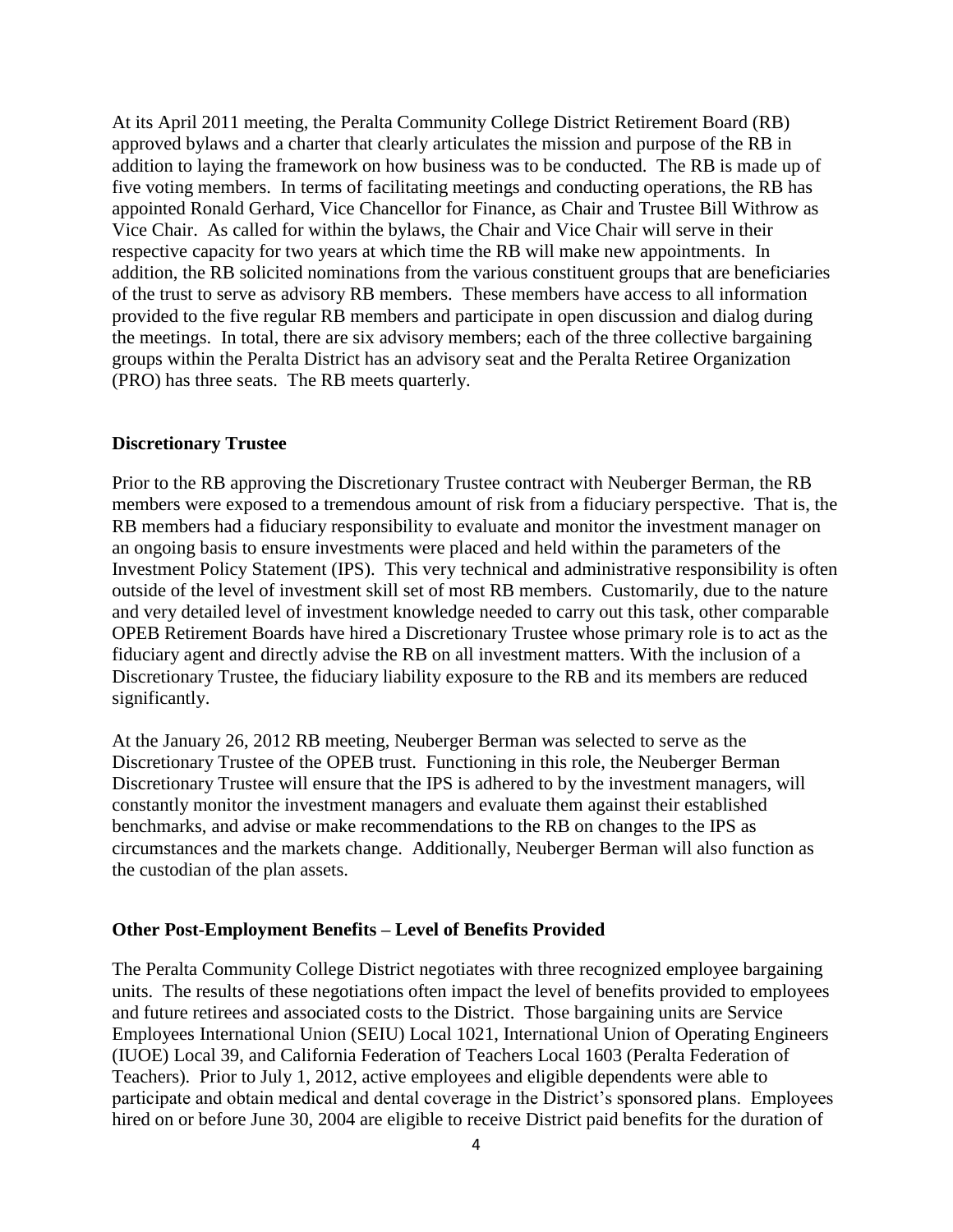the employee's life. Employees hired after June 30, 2004 and retired from the District are eligible to receive District paid benefits until the age of 65, at which time the employee would then have coverage under Medi-Cal/Medicare as the primary source of medical coverage with the District's coverage becoming secondary.

Effective July 1, 2012, the District and the three bargaining units successfully negotiated numerous changes including plan design changes, employee contributions and the incorporation of a variable rate cap limiting the amount the District pays for medical and dental benefits.

The plan design changes for medical plans introduce a mid-level self-funded medical plan which provides the same level of benefits as the District's traditional self-funded plan, but exclusively utilizes the network provided by Anthem Blue Cross. The District continues to offer its traditional self-funded PPO plan which allows employees to see practitioners outside of the Anthem Blue Cross network, but employees will now have to pay the premium difference between this mid-level plan (PPO Lite) and the traditional PPO plan. Employees who choose the PPO Lite plan are now required to pay monthly: \$15 for employee only coverage; \$30 for employee + dependent coverage; and \$45 for employee + family coverage. Employees who choose the PPO Traditional plan are required to pay the monthly difference between the monthly premium cost to the District for the PPO Lite plan and the monthly premium cost to the District for the PPO Traditional plan. The District continues to offer the Kaiser plan free to employees. Copies of the agreements with the respective unions are provided as Evidence documents. Additionally, the two tables below provide cost data based upon these plan design changes.

| 2014-15                    | <b>MONTHLY</b> |          |                        | <b>ANNUAL</b> |           |                        | PFT AND ADM AND L1021             |
|----------------------------|----------------|----------|------------------------|---------------|-----------|------------------------|-----------------------------------|
|                            | Kaiser         | PPO Lite | <b>PPO Traditional</b> | Kaiser        | PPO Lite  | PPO Traditional        |                                   |
| Single                     | 683.77         | 716.64   | 895.87                 | 8,205.24      | 8,599.68  | 10,750.44              | Assumption for this spreadsheet   |
| $EE + 1$                   | 1,367.53       | 1,601.15 | 2,001.59               | 16,410.36     | 19,213.80 | 24,019.08              | PFT, L1021 & ADM Schedule with    |
| $EE + 2$ or more           | 1,935.06       | 2,405.47 | 3,007.04               | 23,220.72     | 28,865.64 | 36,084.48              | \$28,866 CAP                      |
|                            |                |          |                        |               |           |                        |                                   |
| <b>EMPLOYER OBLIGATION</b> |                |          |                        |               |           |                        |                                   |
|                            | Kaiser         | PPO Lite | <b>PPO Traditional</b> | Kaiser        | PPO Lite  | <b>PPO Traditional</b> | PPO lite = Rate - \$15 for single |
| Single                     | 683.77         | 701.64   | 716.64                 | 8,205.24      | 8,419.68  | 8,599.68               | PPO lite = Rate - \$30 for $+1$   |
| $EE + 1$                   | 1,367.53       | 1,571.15 | 1,601.15               | 16,410.36     | 18,853.80 | 19,213.80              | PPO lite = Rate - \$45 for $+2$   |
| $EE + 2$ or more           | 1,935.06       | 2,360.47 | 2,405.47               | 23,220.72     | 28,325.64 | 28,865.64              | PPO Traditional = PPO Lite rate   |

| 2014-15                    | <b>MONTHLY</b> |          | <b>ANNUAL</b>          |           |           | L39                    |                                   |
|----------------------------|----------------|----------|------------------------|-----------|-----------|------------------------|-----------------------------------|
|                            | Kaiser         | PPO Lite | <b>PPO Traditional</b> | Kaiser    | PPO Lite  | <b>PPO Traditional</b> |                                   |
| Single                     | 669.42         | 608.59   | 658.03                 | 8,033.04  | 7,303.08  | 7,896.36               | Assumption for this spreadsheet   |
| $EE + 1$                   | 1,338.84       | 1,359.74 | 1,470.21               | 16,066.08 | 16,316.88 | 17,642.52              | L39 Schedule with \$24,514 CAP    |
| $EE + 2$ or more           | 1,894.46       | 2,042.77 | 2,208.73               | 22,733.52 | 24,513.24 | 26,504.76              |                                   |
|                            |                |          |                        |           |           |                        |                                   |
| <b>EMPLOYER OBLIGATION</b> |                |          |                        |           |           |                        |                                   |
|                            | Kaiser         | PPO Lite | <b>PPO Traditional</b> | Kaiser    | PPO Lite  | <b>PPO Traditional</b> | PPO lite = Rate - \$15 for single |
| Single                     | 669.42         | 593.59   | 608.59                 | 8,033.04  | 7,123.08  | 7,303.08               | PPO lite = Rate - \$30 for $+1$   |
| $EE + 1$                   | 1,338.84       | 1,329.74 | 1,359.74               | 16,066.08 | 15,956.88 | 16,316.88              | PPO lite = Rate - \$45 for $+2$   |
| $EE + 2$ or more           | 1.894.46       | 1,997.77 | 2.042.77               | 22,733.52 | 23.973.24 | 24,513.24              | PPO Traditional = PPO Lite Rate   |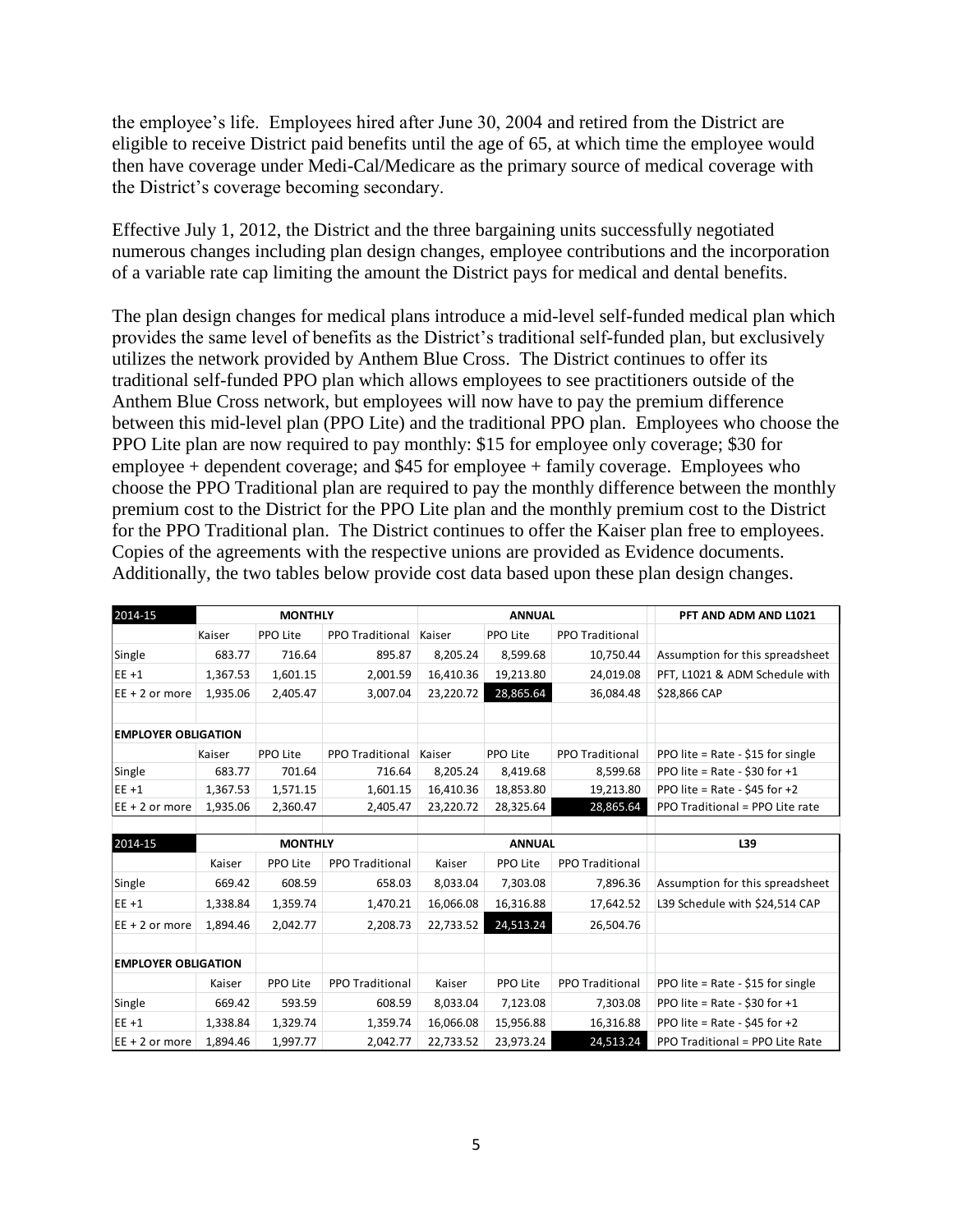The District and all three collective bargaining units also agreed upon the maximum contribution the District will pay for dental benefits. The District currently provides two dental plans, one with Delta Dental and the other with United Healthcare Dental. For all employees, the maximum District paid benefit is limited to the United Healthcare Dental family rate. For fiscal year 2014-15the rates are:

| Dental Coverage for Managers & Confidentials<br>(Except Confidentials who elected furlough) |                 |                                                     | Dental Coverage for Regular Represented<br>Employees in Local 39, 1021, and PFT |                                     |  |
|---------------------------------------------------------------------------------------------|-----------------|-----------------------------------------------------|---------------------------------------------------------------------------------|-------------------------------------|--|
| <b>Single Party</b><br>Coverage                                                             | Delta<br>Dental | <b>United Health Care</b><br>Delta Dental<br>Dental |                                                                                 | <b>United Health Care</b><br>Dental |  |
| <b>Employee Pays</b>                                                                        | 37.85           | 0.00                                                | 4.42                                                                            | 4.42                                |  |
| Peralta Pays                                                                                | 27.62           | 27.62                                               | 61.05                                                                           | 23.20                               |  |
| <b>Total Cost</b>                                                                           | 65.47           | 27.62                                               | 65.47                                                                           | 27.62                               |  |
| Two-Party<br>Coverage                                                                       | Delta<br>Dental | <b>United Health Care</b><br>Dental                 | Delta Dental                                                                    | <b>United Health Care</b><br>Dental |  |
| <b>Employee Pays</b>                                                                        | 67.11           | 0.00                                                | 4.42                                                                            | 4.42                                |  |
| Peralta Pays                                                                                | 44.19           | 44.19                                               | 106.88                                                                          | 39.77                               |  |
| <b>Total Cost</b>                                                                           | 111.30          | 44.19                                               | 111.30                                                                          | 44.19                               |  |
| <b>Family Coverage</b>                                                                      | Delta<br>Dental | <b>United Health Care</b><br>Dental                 | Delta Dental                                                                    | <b>United Health Care</b><br>Dental |  |
| <b>Employee Pays</b>                                                                        | 102.90          | 0.00                                                | 4.42                                                                            | 4.42                                |  |
| Peralta Pays                                                                                | 67.33           | 67.33                                               | 165.81                                                                          | 62.91                               |  |
| <b>Total Cost</b>                                                                           | 170.23          | 67.33                                               | 170.23                                                                          | 67.33                               |  |

With the incorporation of these plan design changes, employee contributions, and the District paid cap, the annual projected savings to the District is approximately \$500,000. In addition to this annual savings, the District also will realize a long-term savings (or reduction in the longterm liability) as reflected in the reduction of the actuarial determined Other-Post Employment Benefit (OPEB) liability. Prior to these changes, the District's actuarial determined OPEB liability was approximately \$221 million. .

# **Plan Structure**

The revised OPEB plan structure consists of four basic elements. The first element is the associated liabilities. These liabilities consist of the debt service associated with the bonds sold to fund the revocable trust, the six tranches of SWAP agreements, and lastly the actuarial study projecting the actuarial accrued liability directly related to the existing OPEB obligation.

The second element is the restricted assets set aside to fund the ongoing expenses and liabilities within the OPEB program. The two assets within the program are the investments currently held in the revocable trust originating from the bond sale in 2005 and the OPEB reserve fund held in the Alameda County Treasurer's Office.

The third element is the annual expenses incurred related to the operations of the OPEB program. These expenses are a result of fulfilling the OPEB obligations to existing retirees, setting aside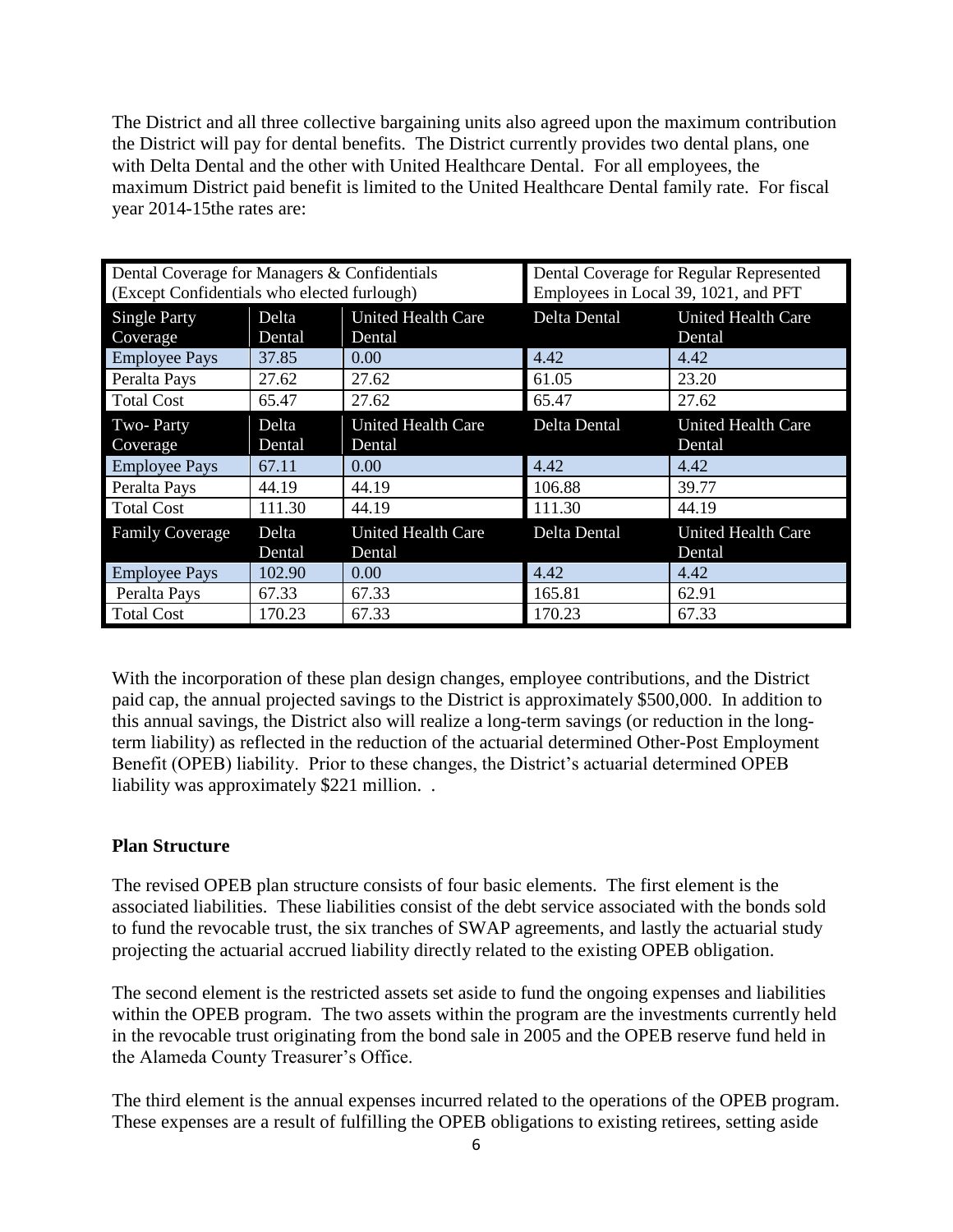funds to pay for future obligations for current employees when they retire, annual debt service payments associated with the bonds (short-term portion of the liability previously discussed), operational expenses related to maintaining the trust, and periodic payments that are contractually required under the existing B-1 SWAP to Morgan Stanley (short-term portion of the total SWAP liability previously discussed).

The fourth element is the revenues that have been and will continue to be transferred into the revocable trust to fund the expenses and liabilities. These revenues include the OPEB Charge that is now being applied to all budgets that support positions eligible for OPEB, in addition to any appreciation in market value of the portfolio within the revocable trust.

The pictorial below provides an overview of the elements, sub-elements, and their relationships.



Central to the long term sustainability and funding of the OPEB Program, as outlined in the elements above, is for the revenues (OPEB Charge and Trust appreciation) to be able to support the annual expenses of the trust as well as to fund the long term liabilities, i.e. Actuarial Accrued Liability (AAL). The following sections provide a more focused explanation on the long-term sustainability of the OPEB program and the revenues identified to support the liability associated with the OPEB program.

The District has appropriated additional resources to fund the gap between the OPEB Trust assets and the District's AAL. As a result of a multi-year savings plan, the estimated actual balance held in the District's OPEB Reserve Fund, as of June 30, 2013, exceeded \$10,000,000. Amounts deposited into an unrestricted OPEB Reserve Fund (other than amounts attributable to the OPEB Charge) are available to pay for any lawful expenditures of the District, including but not limited to SWAP Agreement termination payments, debt service on the 2005 Bonds, or Other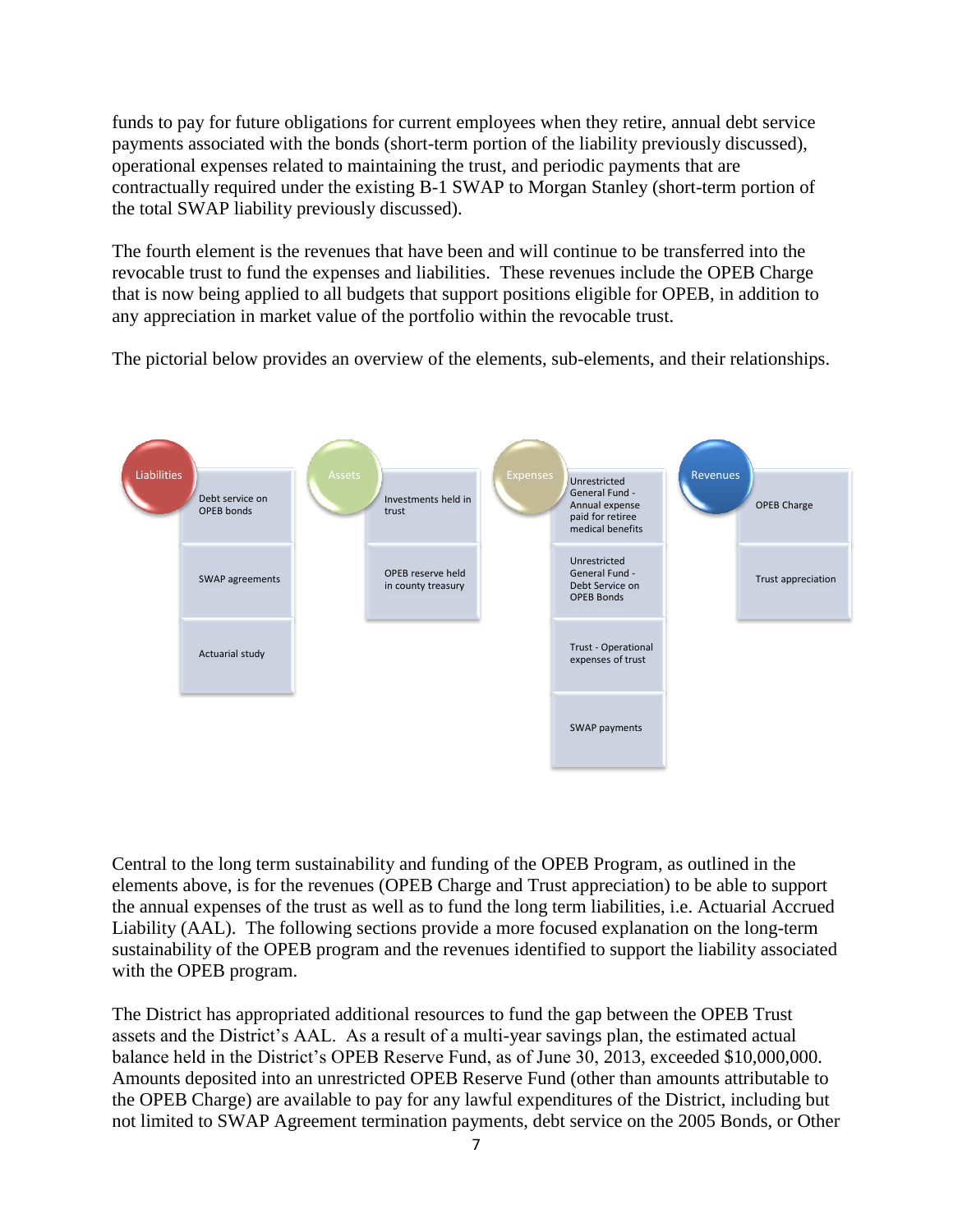Post-Employment Benefits. However, amounts in the OPEB Reserve Fund (other than amounts attributable to the OPEB Charge) may be withdrawn from and spent on expenses unrelated to the Other Post-Employment Benefit program without any legal obligation of the District to replenish such amounts. Although the OPEB Reserve Fund is available to pay for debt services on the bonds (except for funds attributable to the OPEB Charge), the District has budgeted, for fiscal year 2012-13, sufficient amounts from the General Fund to satisfy debt service obligations on the 2005 Bonds and related refundings.

Beginning in fiscal year 2010-11, the District implemented an OPEB Charge (See attached GASB 45 Accounting Advisory issued by the State Chancellor's Office and letter from the California Department of Education on new financial reporting requirements) to supplement funds available in the OPEB Trust to pay for Other Post-Employment Benefits. The OPEB Charge is a uniformly applied District-paid charge to all programs and is a function of the current projected Annual Required Contribution (ARC) calculated as a percentage of payroll for all OPEB eligible active employees. Based on the then current actuarial study, the OPEB Charge was initially calculated at 12.5%, for 2014-15 fiscal year the charge is calculated to be 9.5%.

The funds, to which the OPEB Charge is applied each fiscal year will be accounted for in the OPEB Reserve Fund. At the end of each fiscal year, such amounts will be transferred to the OPEB Trust to be invested in accordance with the Investment Policy Statement, applied to satisfy the Normal Cost and the unfunded past-service liability of active employees of the District. For fiscal year 2011-12, the OPEB Charge resulted in approximately \$7 million of additional deposits into the OPEB Trust. Based upon the most recent actuarial study, effective July 1, 2012, the OPEB Charge was increased from 12.9% to 14% and is expected to result in approximately \$7 million in deposits to the OPEB Trust during fiscal year 2012-13. The District estimates that the OPEB Charge will, over the course of a 25-year period, result in approximately \$150 million of deposits to the OPEB Trust, not including any interest earnings or appreciation through investments. Going forward, the District will continue to collect the OPEB Charge, as well as implement a long-term plan of debt management and finance for the Other Post-Employment Benefit Program, and convert(or restructure) the CARS to a viable and more affordable form of debt.

The illustration below displays the relationships between the General Fund, OPEB Reserve Fund and the OPEB Trust. The arrows and values represent the flow of funds for the fiscal year ending June 30, 2011. This illustration was also presented to bond rating agencies, as well as the accreditation commission.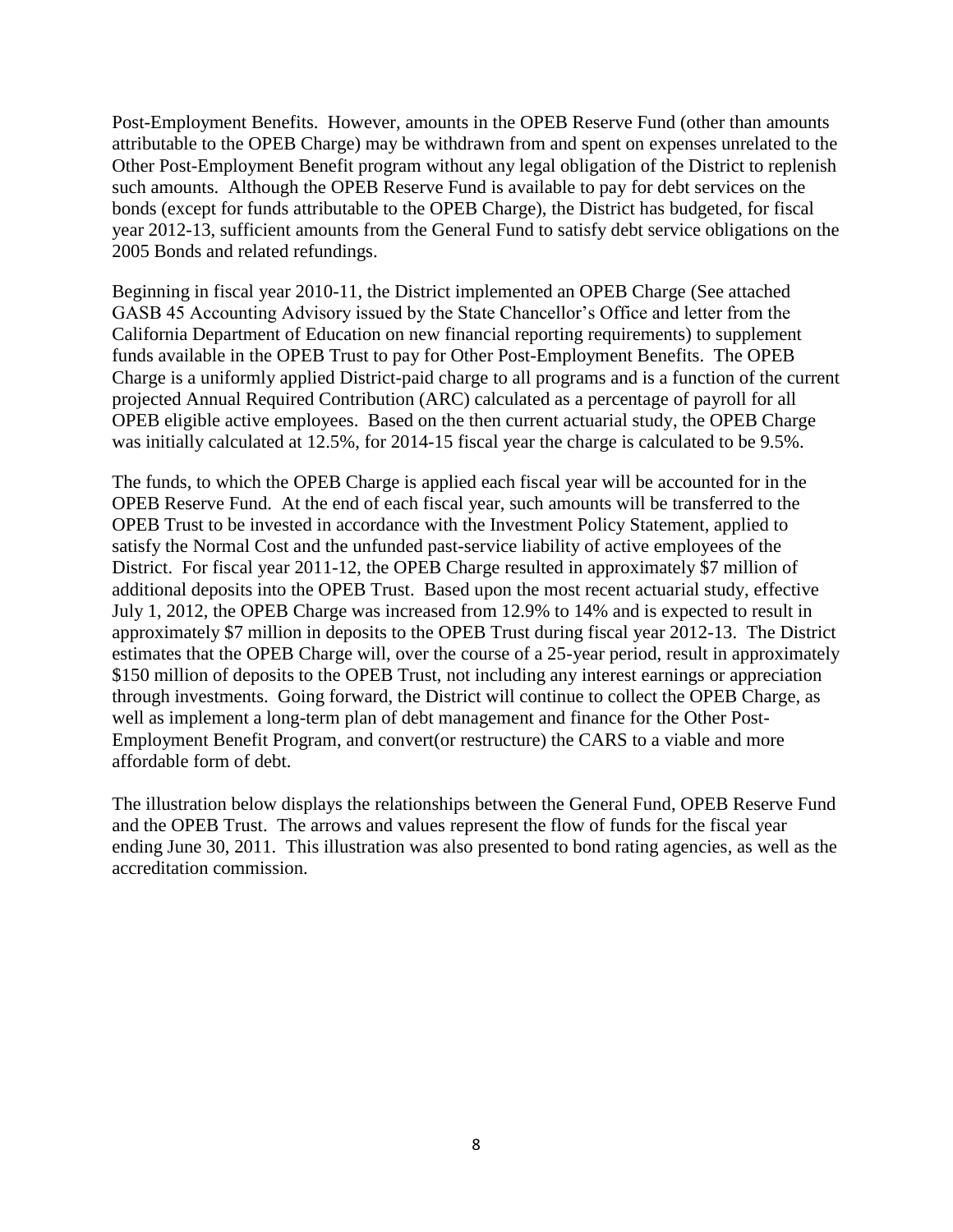

District has put in place OPEB funding plan that addresses pay-go and AAL<sup>(1)</sup>

The District has taken great strides over the last year to address the issues and concerns raised by the PCCD Governing Board and the ACCJC about the long-term sustainability and solvency of the OPEB Program. Two of the major achievements that will aid in the long-term sustainability of the program are the debt service restructuring that was completed on October 28, 2011 and the implementation of the OPEB Charge. As previously noted, the debt service restructuring will provide the District with budgetary relief of approximately \$29 million over the next five fiscal years and the OPEB Charge has created an ongoing and dedicated revenue stream that will, over time, fund the Actuarial Accrued Liability.

In an effort to project and measure the impact of the restructuring on the long-term fiscal solvency of the District's OPEB program, Neuberger Berman, the District's Investment Managers, conducted a series of simulations with the purpose of projecting the value of the assets held within the Revocable Trust at the end of 25 years. A summary of the results are shown below.